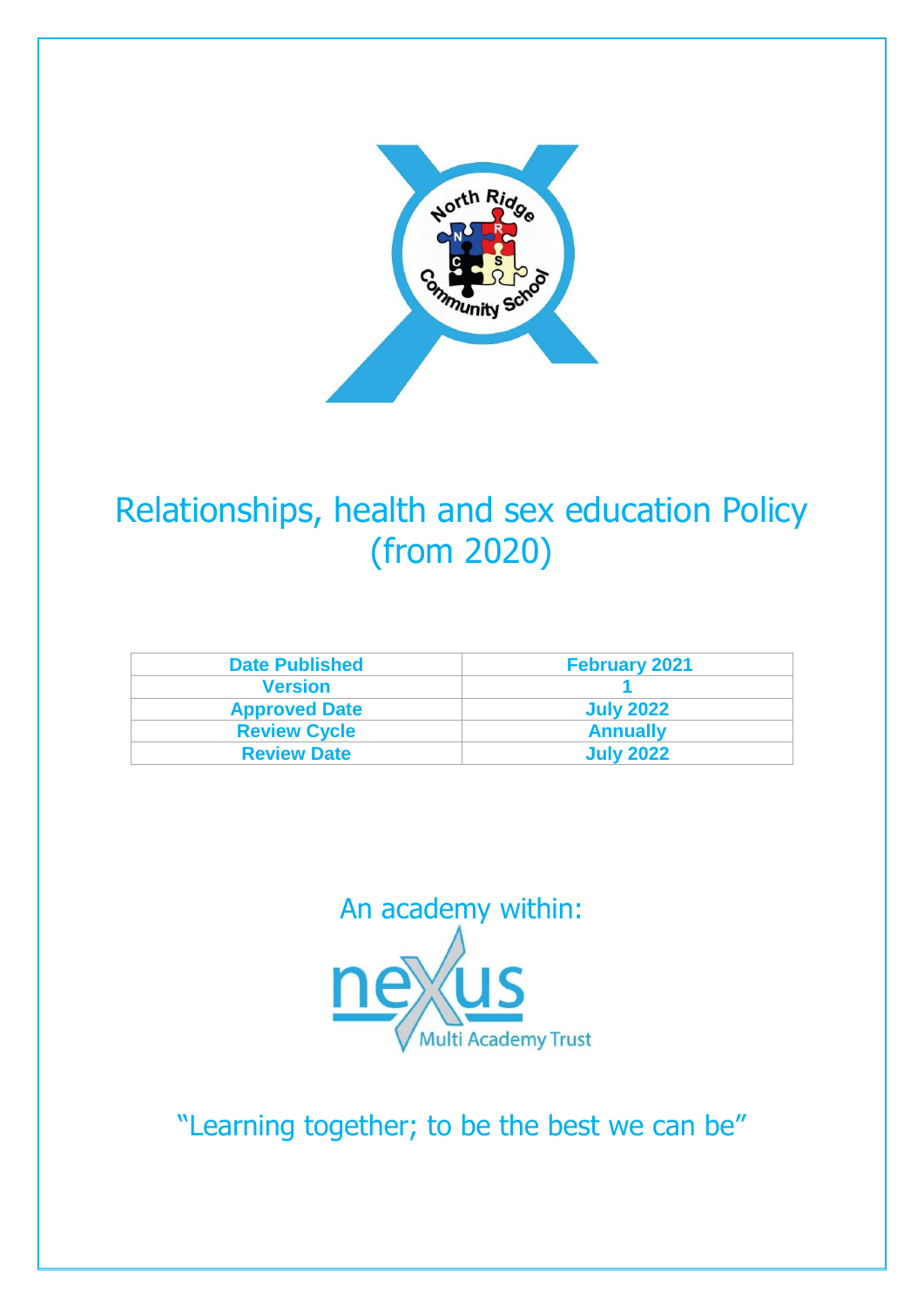



# **1. Introduction**

Our school's policy on sex and relationship education (SRE) is based on the requirements of the Education Act 2002 and the DfE document 'Relationships education, relationships and sex education (RSE) and health education' in which Relationships Education for primary pupils and Relationships and Sex Education (RSE) became statutory for secondary pupils from September 2020. Additionally, from September 2020, it will be compulsory for all schools to teach Health Education. These changes reflect the increasingly complex world today's young people are living their lives in, both on and offline. In today's society, young people need to know how to be safe and healthy, and how to manage their academic, personal and social lives in a positive way.

In the DfE document, SRE is defined as 'learning about physical, moral, cultural, mental and emotional development'. The guidance states that in order to create a happy and successful adult life 'pupils need knowledge that will enable them to make informed decisions about their wellbeing, health and relationships and to build their self-efficiency.

The purpose of this policy is to set out how our school's provision for relationships and sex education will support pupils through their spiritual, moral, social, emotional and physical development, and prepare them for the opportunities, responsibilities and experiences of life. Our PSHE curriculum aims to enable our pupils to put their knowledge into practice by developing resilience, knowing how and when to ask for help and where to access support. The guidance also sets out both the rights of parents/carers to withdraw pupils from sex education (but not Relationships or Health Education) and the process that headteachers should follow in considering a request from a parent. Parents have the right to request that their child be withdrawn from some or all of sex education, delivered as part of statutory RSE.

As the guidance states, schools are able to determine how to deliver the content set out in the DfE guidance, in the context of a broad and balanced curriculum. Staff are fully aware that the delivery of SRE lessons for some of our children may trigger experiences of past childhood trauma. This alone or in addition to a lower developmental age and understanding mean that when teaching SRE; close partnerships with the school's wellbeing team, parents, carer's, social workers and virtual schools may be called upon to support the SRE work with the child/ young adult.

## **2. Intent**

The intent of relationships, health and sex education (RHSE) at our school are to:

- Ensure that relationship and sex education is integrated into the curriculum
- Prepare pupils for puberty, and give them an understanding of sexual development and the importance of health and hygiene
- Help pupils develop feelings of self-respect, confidence and empathy
- Create a positive culture around issues of sexuality and relationships
- Teach pupils the correct vocabulary to describe themselves and their bodies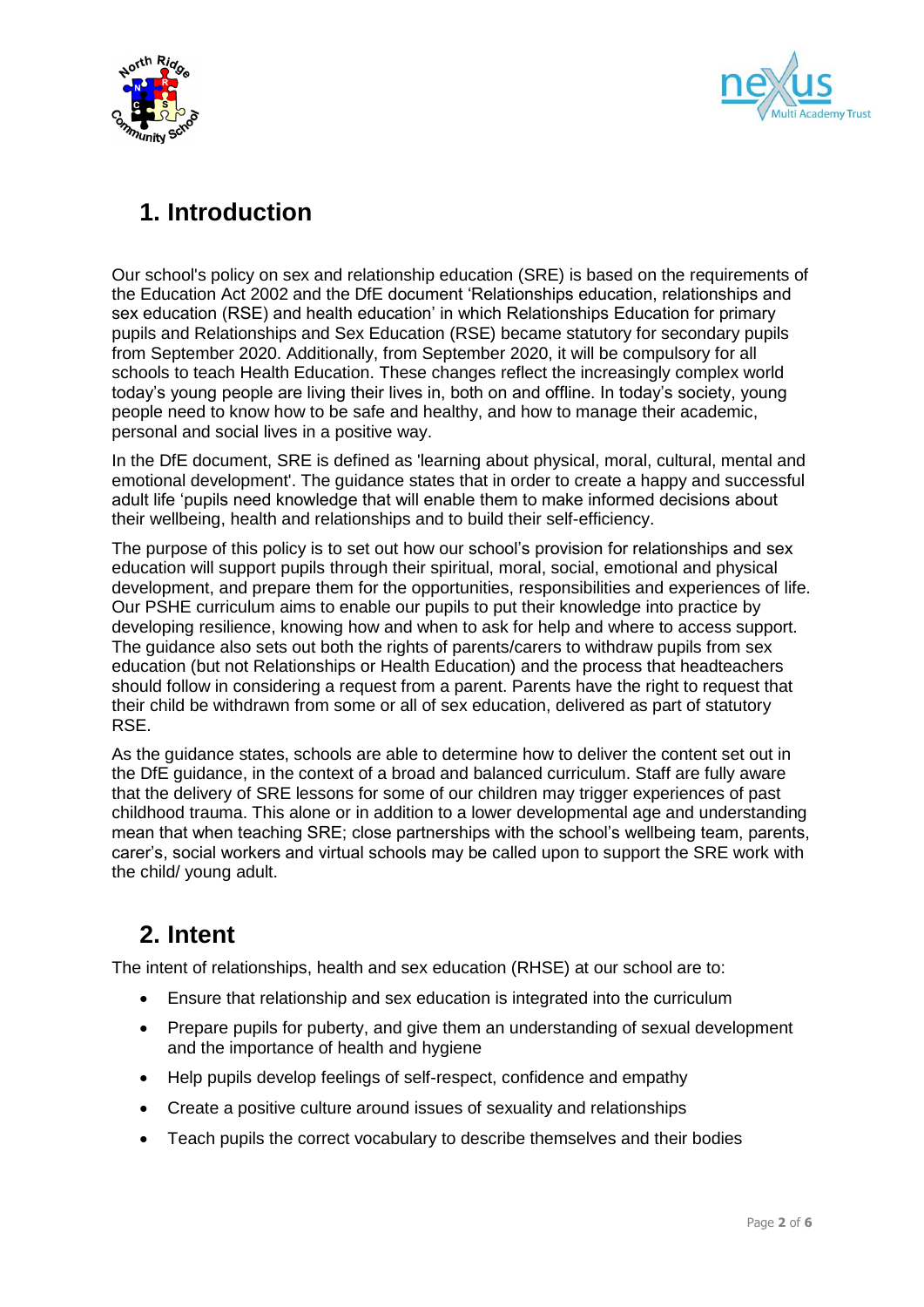



All content in the RHSE curriculum supports the wider work of the school in helping to foster pupil wellbeing and develop resilience and values that we know are fundamental to pupils being happy, successful and productive members of society.

### **3. Statutory requirements**

Our school's policy on sex and relationship education (SRE) is based on the requirements of the Education Act 2002 and the DfE document 'Relationships education, relationships and sex education (RSE) and health education' in which Relationships Education for primary pupils and Relationships and Sex Education (RSE) becomes statutory for secondary pupils from September 2020. Additionally, from September 2020, it will be compulsory for all schools to teach Health Education. These changes reflect the increasingly complex world today's young people are living

The Relationship Education, Relationship and Sex Education and Health Education (England) Regulations 2019, made under sections 34 and 35 Children and Social Work Act 2017 make Relationship Education compulsory for all pupils receiving primary education in England.

### **4. Curriculum**

Our curriculum is set out as per Appendix 1 but we may need to adapt it as and when necessary.

All content in the RHSE curriculum supports the wider work of the school in helping to foster pupil wellbeing and develop resilience and values that we know are fundamental to pupils being happy, successful and productive members of society. We have developed the curriculum taking into account the age, needs and feelings of pupils. In addition to this, RHSE topics will be included in P.E., Science, Wellbeing and Life Skills and Independence lessons. They will also play a big part in target setting for EHC Plans for our pupils where it is appropriate.

If pupils ask questions outside the scope of this policy, teachers will respond appropriately so they are fully informed and don't seek answers online

# **5. Implementation**

We have developed the curriculum taking into account the age, needs and feelings of pupils. In addition to this, RHSE topics will be embedded in P.E., Science, Wellbeing and Life Skills and Independence lessons. They will also play a big part in target setting for EHC Plans for our pupils where it is appropriate. It is emphasised that the development of positive, mutually respectful and caring relationships is an on-going focus for all members of teaching, nonteaching and support staff. Classes are usually taught with mixed sexes but when appropriate single-sex groups are used.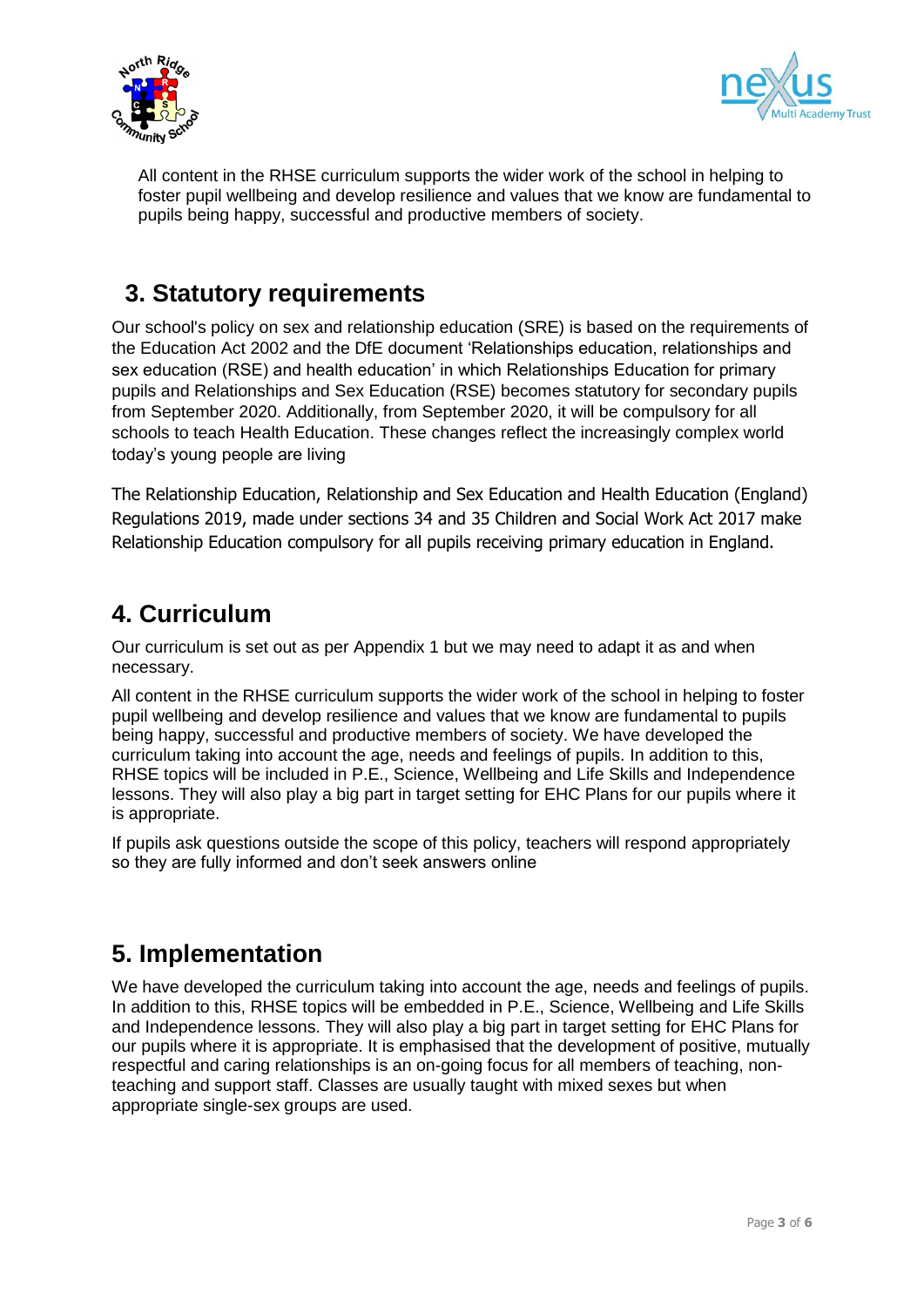



# **6. Roles and responsibilities**

### **The governing board**

The governing board will approve the RHSE policy, and hold the Headteacher to account for its implementation.

The governing board will hold the Headteacher to account for the implementation of this policy.

The governing board has delegated the approval of this policy to the Executive Headteacher.

### **The Headteacher**

It is the responsibility of the headteacher to ensure that both staff and parents are informed about our SRE policy, and that the policy is implemented effectively. It is also the head teacher's responsibility to ensure that members of staff are given sufficient training, so that they can teach about sex and relationships effectively, and handle any difficult issues with sensitivity.

The head teacher/PSHE Lead liaises with external agencies regarding the school SRE programme, and ensures that all adults who work with our children on these issues are aware of the school policy, work within its framework and reports to governors, when requested, on the effectiveness of the policy.

#### **All staff**

Staff are responsible for:

- Delivering RHSE in a sensitive way
- Modelling positive attitudes to RHSE
- Monitoring progress
- Responding to the needs of individual pupils
- Responding appropriately to pupils whose parents wish them to be withdrawn from components of RHSE

Staff do not have the right to opt-out of teaching RHSE. Staff who have concerns about teaching RHSE are encouraged to discuss this with the Head Teacher.

Our approach to RHSE is that of a Whole School Approach. Appropriate training will be given for all staff teaching RHSE.

Occasionally, we may invite visitors who bring in specialist knowledge and different ways of engaging pupils to enhance the delivery of these aspects; for example, the school nurse. Any visitors will be checked and briefed to ensure the content is appropriate.

### **Pupils**

Pupils are expected to engage fully in RHSE and, when discussing issues related to RHSE, treat others with respect and sensitivity. Staff will ensure sessions are appropriate to allow all pupils to take part in the RHSE curriculum.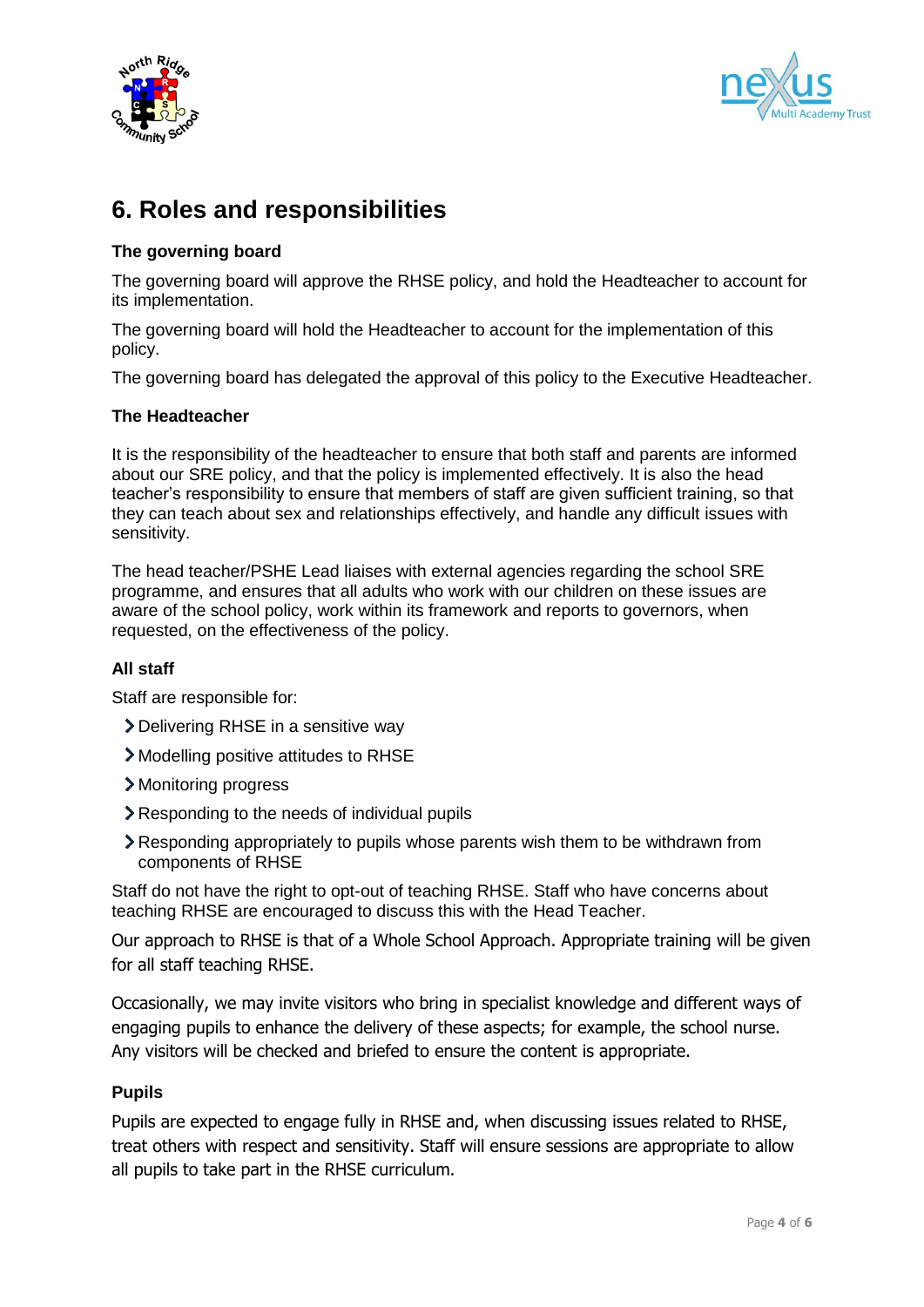



### **Parents**

The school is well aware that the primary role in children's SRE lies with parents and carers. We, therefore, wish to build a positive and supportive relationship with the parents of children at our school, through mutual understanding, trust and cooperation. To promote this objective, we:

- inform parents about the school's SRE policy and practice;
- answer any questions that parents may have about the SRE of their child;

• take seriously any issue that parents raise with teachers or governors about this policy, or about the arrangements for SRE in the school

• encourage parents to be involved in reviewing the school policy, and making modifications to it as necessary

• inform parents about the best practice known with regard to SRE, so that the teaching in school supports the key messages that parents and carers give to children at home

• make the SRE resources used in our lessons available for viewing upon request

## **7. Parents' right to withdraw**

As school is legally obligated to provide pupils with Relationship Health Education, parents do not have a right to withdraw their children from RE lessons. Our school chooses to teach Relationship education across all school years, embedded in all aspects of the curriculum. Appropriate information on reproduction and sex education will be taught when it is felt that it is appropriate for the individual pupils. Parents have the right to withdraw their child from the sex education element of RHSE only.

If any parent wishes to withdraw their child from elements of the RHSE curriculum, please contact the school for a further discussion with the headteacher.

# **8. Confidentiality**

All governors, all teachers, all support staff and all parents must be made aware of this policy, particularly how it relates to issues of privacy and confidentiality.

Teachers should explain to pupils that they cannot offer unconditional confidentiality, in all matters. For example, they must report those which are illegal or abusive to others (e.g. parents, headteacher etc.) but the pupil will always be informed first.